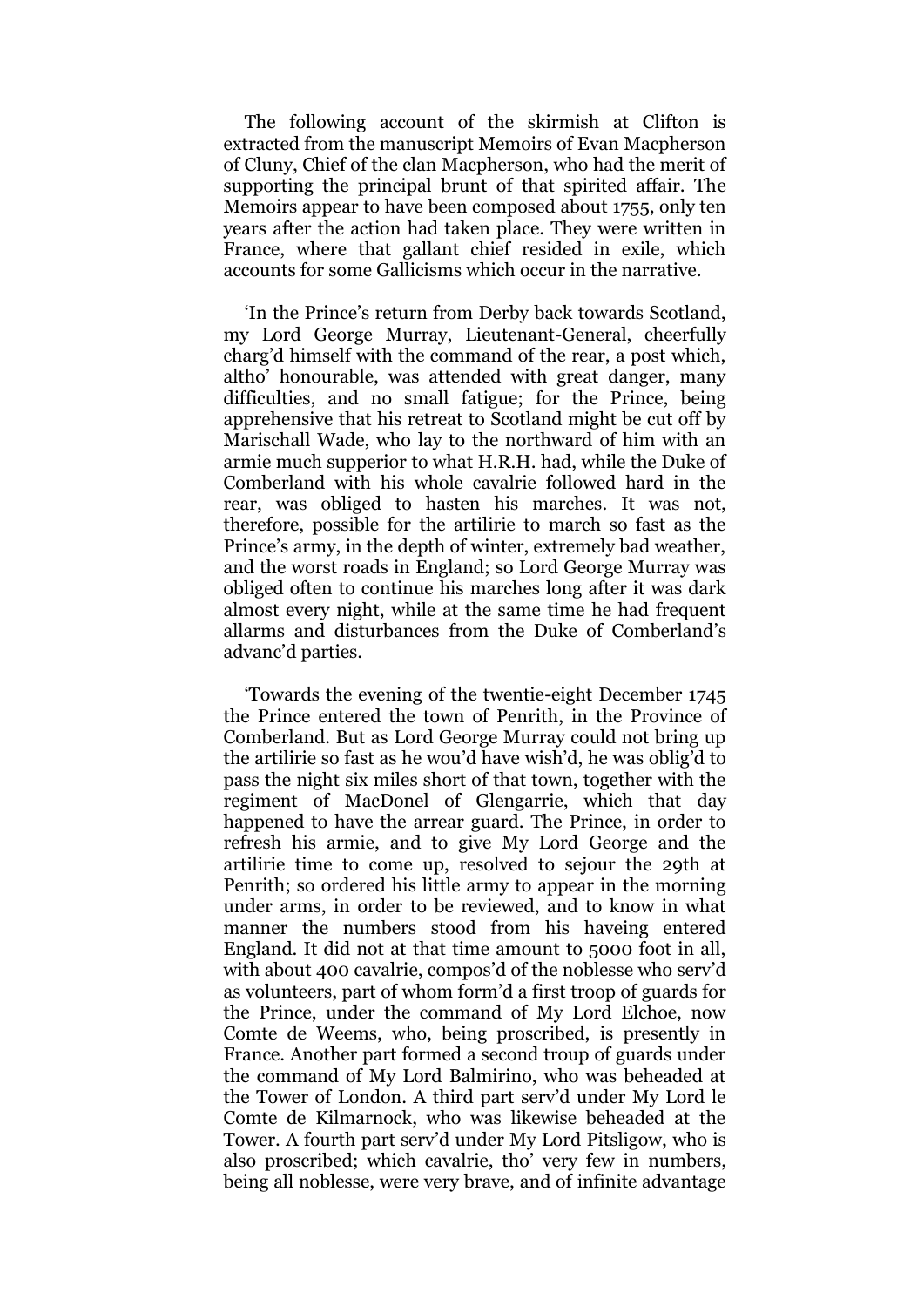to the foot, not only in the day of battle, but in serving as advanced guards on the several marches, and in patroling dureing the night on the different roads which led towards the towns where the army happened to quarter.

"While this small army was out in a body on the 29th December, upon a riseing ground to the northward of Penrith, passing review, Mons. de Cluny, with his tribe, was ordered to the Bridge of Clifton, about a mile to southward of Penrith, after having pass'd in review before Mons. Pattullo, who was charged with the inspection of the troops, and was likeways Quarter-Master-General of the army, and is now in France. They remained under arms at the bridge, waiting the arrival of My Lord George Murray with the artilirie, whom Mons. de Cluny had orders to cover in passing the bridge. They arrived about sunsett closly pursued by the Duke of Comberland with the whole body of his cavalrie, reckoned upwards of 3000 strong, about a thousand of whom, as near as might be computed, dismounted, in order to cut off the passage of the artilirie towards the bridge, while the Duke and the others remained on horseback in order to attack the rear.

'My Lord George Murray advanced, and although he found Mons. de Cluny and his tribe in good spirits under arms, yet the circumstance appear"d extremely delicate. The numbers were vastly unequall, and the attack seem"d very dangerous; so My Lord George declin"d giving orders to such time as he ask"d Mons. de Cluny"s oppinion. "I will attack them with all my heart," says Mons. de Cluny, "if you order me." "I do order it then," answered My Lord George, and immediately went on himself along with Mons. de Cluny, and fought sword in hand on foot at the head of the single tribe of Macphersons. They in a moment made their way through a strong hedge of thorns, under the cover whereof the cavalrie had taken their station, in the strugle of passing which hedge My Lord George Murray, being dressed en montagnard, as all the army were, lost his bonet and wig; so continued to fight bare-headed during the action. They at first made a brisk discharge of their firearms on the enemy, then attacked them with their sabres, and made a great slaughter a considerable time, which obliged Comberland and his cavalrie to fly with precipitation and in great confusion; in so much that, if the Prince had been provided in a sufficient number of cavalrie to have taken advantage of the disorder, it is beyond question that the Duke of Comberland and the bulk of his cavalrie had been taken prisoners.

"By this time it was so dark that it was not possible to view or number the slain who filled all the ditches which happened to be on the ground where they stood. But it was